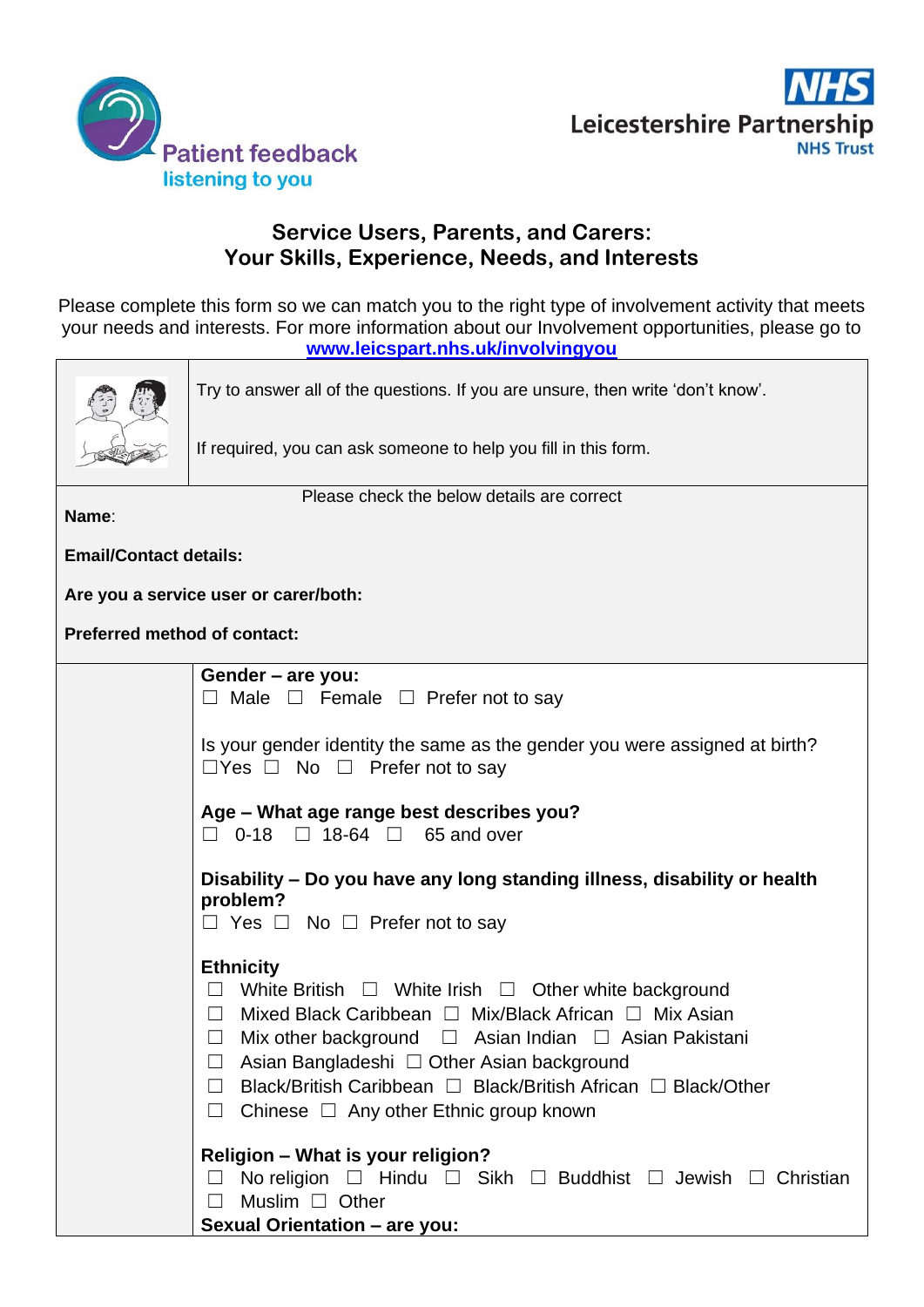| Other                                                                                                                                                                                                                                                                                                                                                                                                                | Heterosexual $\Box$ Bisexual $\Box$ Gay or Lesbian $\Box$ Prefer not to say                                                                                                                                                                                            |
|----------------------------------------------------------------------------------------------------------------------------------------------------------------------------------------------------------------------------------------------------------------------------------------------------------------------------------------------------------------------------------------------------------------------|------------------------------------------------------------------------------------------------------------------------------------------------------------------------------------------------------------------------------------------------------------------------|
| what you are good at, and anything you don't like doing.                                                                                                                                                                                                                                                                                                                                                             | Skills: Please tell us about what you like doing, what kind of person you are,                                                                                                                                                                                         |
|                                                                                                                                                                                                                                                                                                                                                                                                                      | Education, Training, Work or Work experience: Please tell us about any<br>training courses or qualifications you have, or any relevant work experience.                                                                                                                |
| involved?                                                                                                                                                                                                                                                                                                                                                                                                            | <b>Experience and Interests: Please tell us about any other experiences you</b><br>think may be relevant, and any areas in the Trust that you would particularly like<br>to get involved with. What areas interest you when thinking about becoming                    |
| Types of involvement: Please tick box(s) below;<br>Please note training and development is available to support you to get<br>involved with the below activities.<br><b>Completing surveys</b><br>Attending focus groups<br>Attending the Recovery Cafés<br>Working with staff to listen and<br>respond to feedback<br>Collecting feedback from other<br>patients/carers<br>Virtual involvement via email or<br>post | Delivering training<br>Experts by Experience programme<br>Patient representative at meetings<br>Undertaking patient led<br>assessments of care environment<br>Organising & presenting at<br>Recovery Cafés<br>Involvement in recruiting staff/<br>attendance on panels |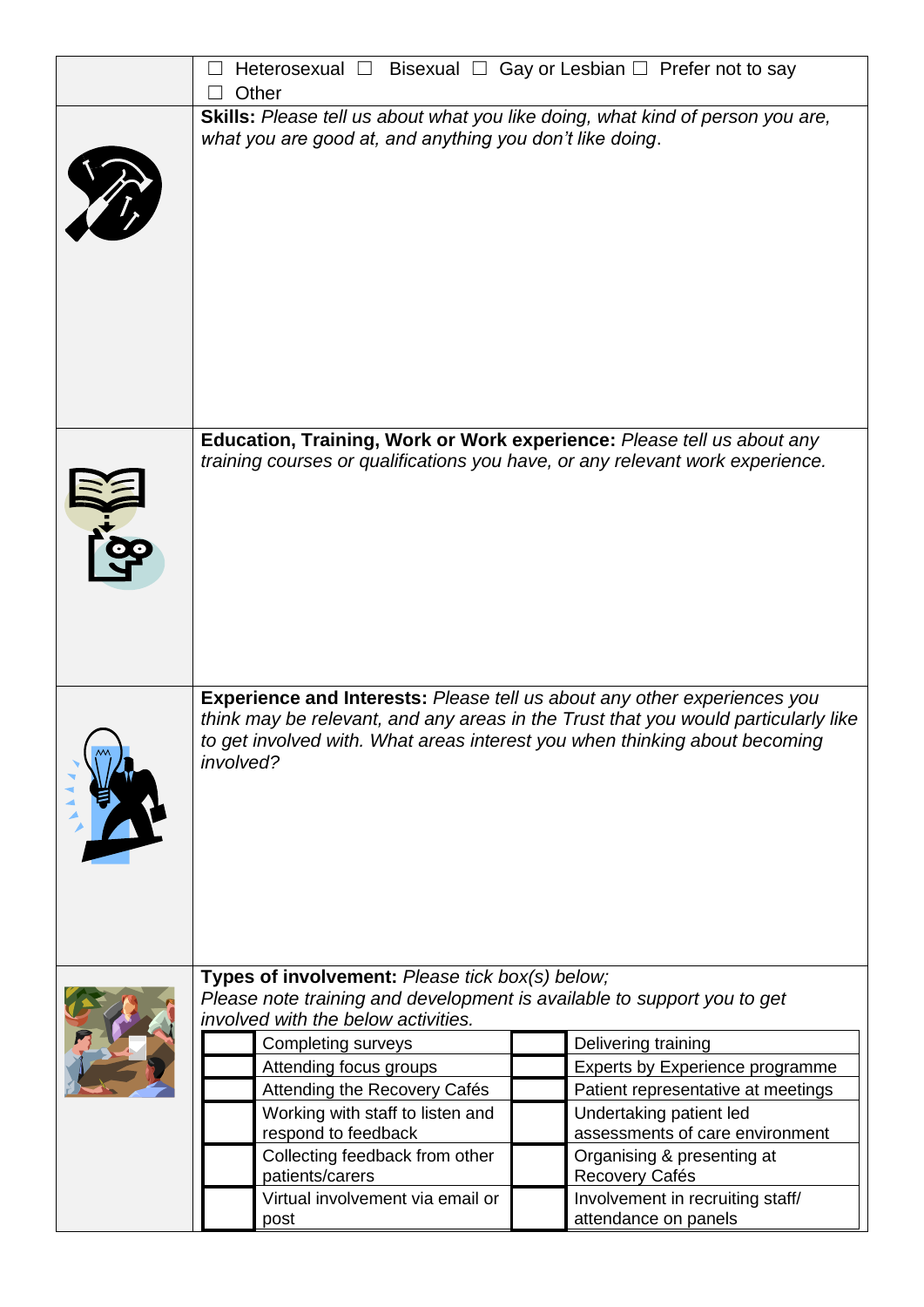|  | One to one interviews                                                                                                                                                                                                    | Input into Trust policies           |  |
|--|--------------------------------------------------------------------------------------------------------------------------------------------------------------------------------------------------------------------------|-------------------------------------|--|
|  | Speaking about own<br>experience                                                                                                                                                                                         | <b>Quality Improvement Projects</b> |  |
|  | Attendance at health events                                                                                                                                                                                              | Attending training sessions         |  |
|  | Service evaluations                                                                                                                                                                                                      | Involvement in research             |  |
|  |                                                                                                                                                                                                                          |                                     |  |
|  | We will contact you for a further telephone conversation regarding your expression of<br>interest, and to book you onto an Introduction to Involvement workshop.<br>Please provide us with the best time to contact you; |                                     |  |
|  | $\Box$ AM $\Box$ PM $\Box$ Any day of the week                                                                                                                                                                           |                                     |  |
|  | Monday $\Box$ Tuesday $\Box$ Wednesday $\Box$ Thursday $\Box$                                                                                                                                                            | Friday                              |  |

## **Outline of services provided by LPT for reference:**

**Adult Mental Health Services** - includes; inpatient and community services, services for people who come into contact with the criminal justice system, inpatient and community eating disorder services, mental health crisis services, Leicester Recovery College (an NHS college offering a range of recovery focused educational courses for people with lived mental health experience).

**Learning Disability Services** - includes; inpatient and community services

**Families, Young People and Children's Services** - includes; Child and Adolescent Mental Health Services (CAMHS) in the community, and inpatient settings, eating disorder services, children's services including public health nurses (health visitors and school nurses), immunisations, child paediatrician. **Community Health Services** - includes; inpatient physical health services in Community Hospitals including all therapy services, community physical health services including district nursing & community therapy, mental health services for older people in the community and inpatients, podiatry services, specialists inpatient and community mental health services e.g. Huntington's Disease Service.

# **Next steps**

**Once complete** please post your completed form using the Trust's Freepost address at: Freepost LPT Patient Experience

Via email: [LPTPatientExperience@leicspart.nhs.uk](mailto:LPTPatientExperience@leicspart.nhs.uk)

Via telephone: 0116 295 0818. You can speak with a member of the Patient Experience and Involvement Team who will be happy to take details contained in this form over the phone.

We will also invite you along to a Virtual Involvement Induction where we will provide you with;

- Information about LPT
- Current and future virtual involvement opportunities
- Virtual training and support available
- Capture your areas of interest (if not already completed)
- Reward and Recognition Policy
- Your Involvement pack